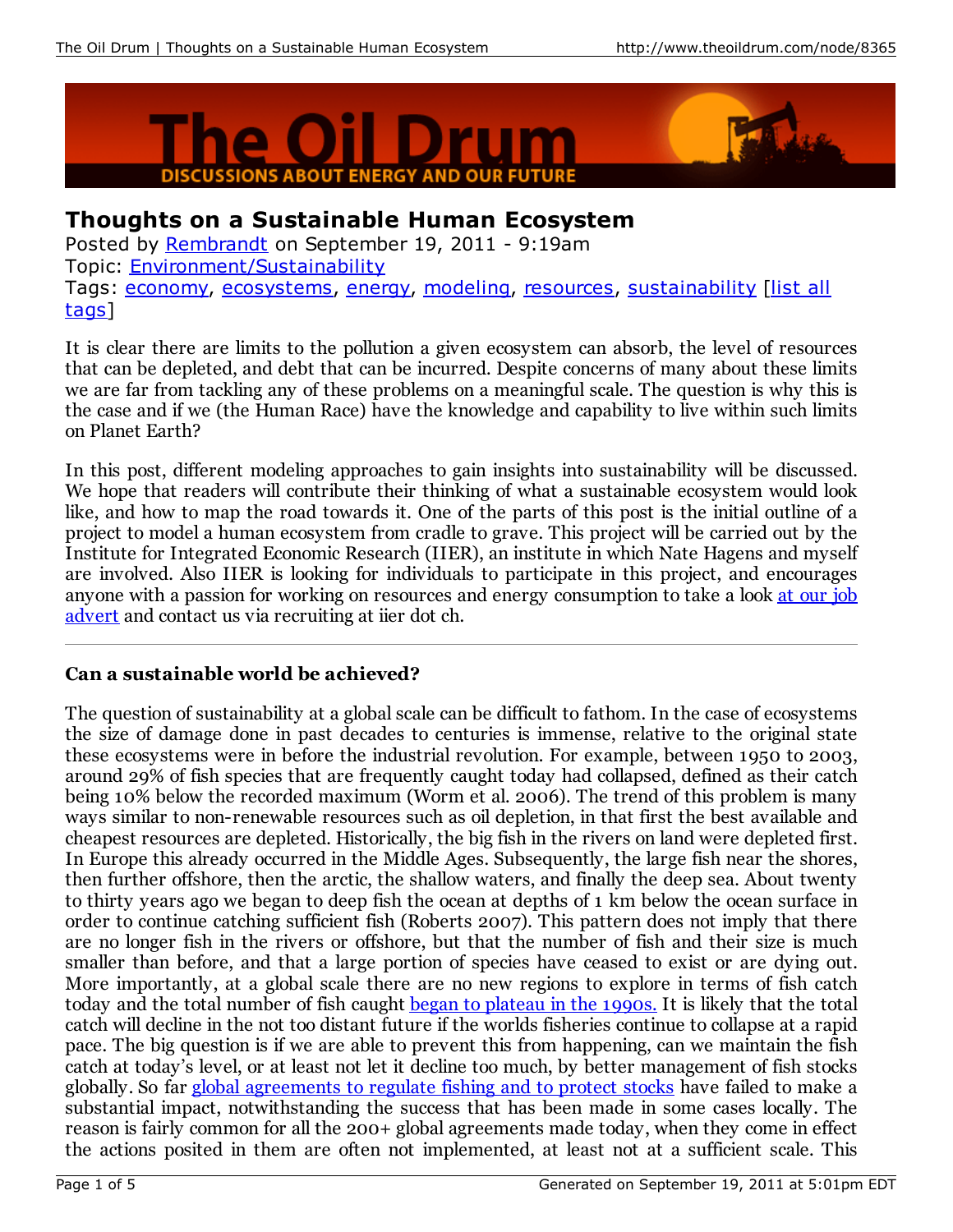The Oil Drum | Thoughts on a Sustainable Human Ecosystem http://www.theoildrum.com/node/8365

because sanctions are not a part of such agreements which makes non-compliance the norm. Many reasons can be found for this type of [behaviour,](http://en.wikipedia.org/wiki/Tragedy_of_the_commons) one example being the tragedy of the commons as first described in detail by Garret Hardin.

The lack of proper management of the world's non-renewable and renewable stocks underlies what I think is part of general behaviour of the human species. We are not capable to deal with these problems by consuming less, or only with great difficulty. At an aggregate level because this would impact our path of economic expansion, at a disaggregate because it effects the wages and income of people (fishers in the example above). We as humans are best at solving a problem by developing new technologies and practices to fix one part of the problem. It is very unlikely that this will continue to work, as you cannot engineer your way out of depletion in the long run. For instance aquaculture as a technology in our fish example can help, but this is not a solution at the global scale of fishing today. For several fish species it is more profitable to catch them in the wild and deplete these stocks first before switching to aquaculture (Koldewey and Martin-Smith 2009), because of which the present lack of global regulation and sanctions imply a continuance of wild-fish depletion.

In light of the above, the solution to achieve a sustainable human ecosystem lies in developing solutions beyond more than technological change, but also into regulation of extraction to sustainable levels (which means consumption). The question is how to achieve such a sustainable human ecosystem, a system wherein all material and energy flows can endure, instead of being either exhausted or accumulated as waste. Can this be done at a global scale? Probably it cannot, at least not at the level of welfare that we enjoy today in OECD countries, but we can make meaningful attempts at a smaller scale of cities and regions to take important steps towards such a future. To do so we have to further develop the knowledge and capabilities to know which steps to take.

#### **Approaches to understand what a sustainable world means**

There is a common tendency in our industrial society to see solutions in terms of technological solutions. Many advocates of a sustainable world also adhere to this belief, one notable example being the plans outlined in **Plan B [\(PDF\)](http://www.google.nl/url?sa=t&source=web&cd=2&ved=0CCYQFjAB&url=http%3A%2F%2Fwww.earth-policy.org%2Fimages%2Fuploads%2Fbook_files%2Fpb4book.pdf&rct=j&q=plan B lester brown&ei=AdpfTuKWHYabOr7x9esC&usg=AFQjCNHzdGVVRpugnIiQ9yxSfJSTU6W_4g&sig2=m75cwihJ-j)**. In this book Lester Brown, President of the Earth Policy Institute, outlines technological solutions and their cost to tackle a large number of problems such as deforestation, decreasing biodiversity, and lack of health care provision in developing countries. He ends the book by summing the cost of all individual solutions resulting in a figure of 187 billion US dollars needed to "restore the earth". The problem with this approach lies in the lack of integration of problems and their effects. Not only of the effects that these problem have on each other, but also the solutions which influences other problems than those they intend to tackle. For instance, consider the problem of exhaustion of the seas fish stocks. By consuming less fish to reach sustainable reproduction rates, demand will be shifted to other food segments, for instance meat or beans as an alternative protein supply, where other problems may emerge. For each alternative such trade-offs need to be considered. The solution to waste can be an increase in the rate of recycling, by separating materials and collecting them from households, but this will substantially increase transport movements as each waste stream needs its own transport chain. Similarly, the production of cadmium-telluride thin-film solar cells can reduce the amount of fossil based electricity, but will also produce a lot of toxic components that need to be dealt with (Fthenakis 2004), and so on.

To deal with these, increasing use is made of integrated models that look at different scales, including resources, energy, population, environment, and economy. These models are often not built to investigate what a sustainable system looks like, but assess how the present growth based system we have is affected by steps that are seen as part of a more sustainable system. For instance, the [PRIMES](http://www.google.nl/url?sa=t&source=web&cd=3&ved=0CC4QFjAC&url=http%3A%2F%2Fwww.e3mlab.ntua.gr%2Fmanuals%2FPRIMsd.pdf&rct=j&q=primes model EU&ei=UMBgTv_aLcmDOtO0yFU&usg=AFQjCNErwTYo4z_g3EfUZUua0q6Pz75XBw&sig2=gpAVBkD8F2nE0mBS2iH-aA&cad=rja) energy model used by the European Union gives a full picture of energy consumption and production within the EU, and allows for application of different technologies as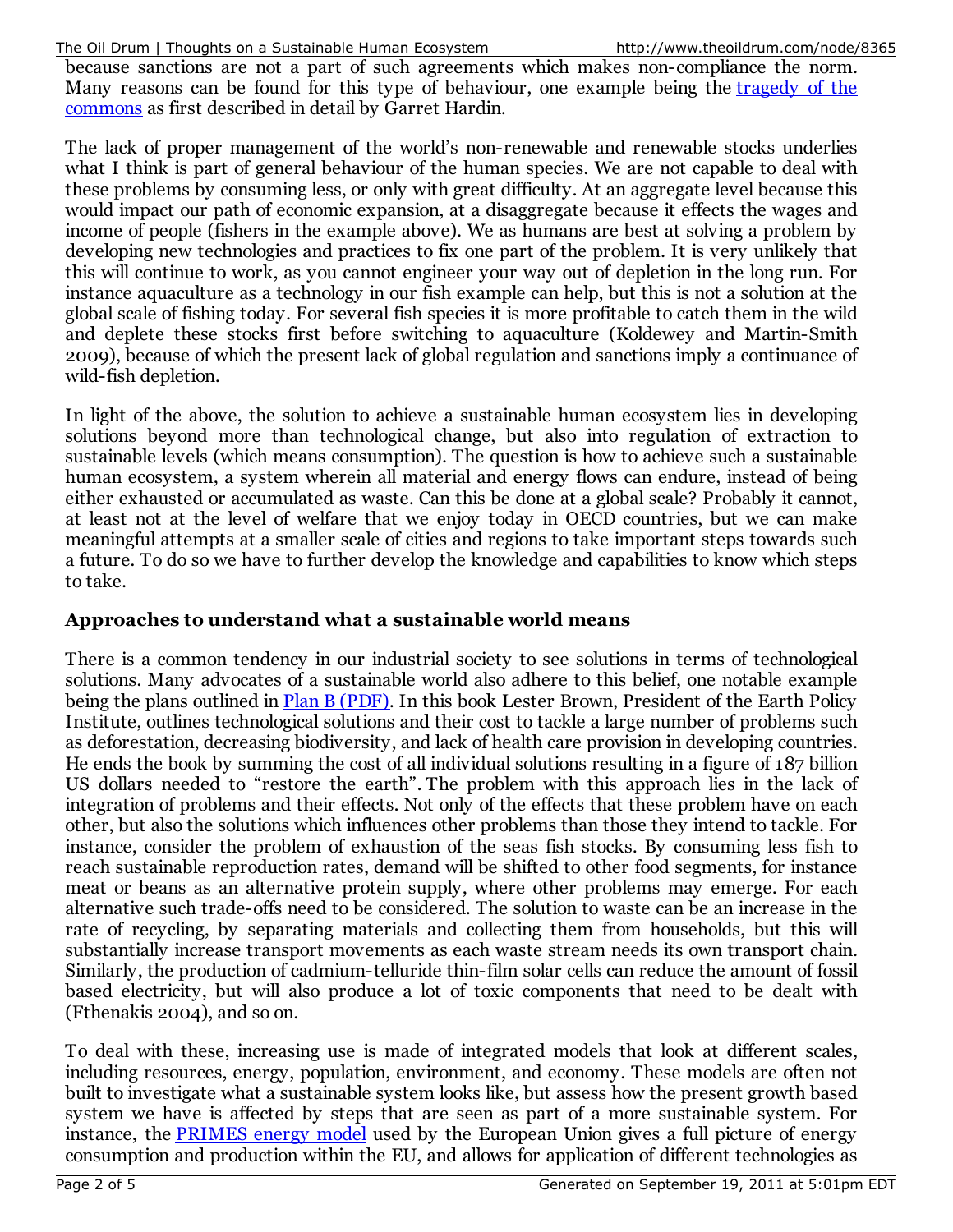well as environmental regulation through taxes, permits, and subsidies. The way in which these models are used in policy are therefore to explore different options under the conditions of today's society, still assuming that the solution lies in obtaining technological solutions. There is little there in terms of halting certain activities, or choosing for radically different technology options which may be bad for short term economic growth, but beneficial for long term maintenance of welfare as their impact on the environment or resource exhaustion is low. Such roads plausibly have to be taken, as can be learnt from global models that map the problems at an aggregate level. The best known of such models is the Limits to Growth developed for the Club of Rome. Many others have been developed since. For example, the most advanced of such a model today in terms of [ecosystems](http://ecoinformatics.uvm.edu/projects/the-gumbo-model.html) modeling is the GUMBO model developed by the University of Vermont, which maps changes at a global level in key indicators of ecosystem services, including soil formation, water availability, and climate regulation, and hooks these up with economic and energy activities.

To summarize, we have many models that only map partial aspects, some that map a more integrated world but still operate without sufficient reality checks, thereby losing the goal of a sustainable human ecosystem, and finally global level models which focus on aggregate development trends, but these generate little in terms of clear solution pathways. The challenge today is therefore to work on models that are able to provide clear answers to what needs to be done within the constraints of what is physically feasible, at local, national, and international scales. The question is how to go about to achieve this goal? In the remainder of this post we will look at one possible approach, informed by a project in its early stages of the Institute for Integrated Economic Research (IIER).

#### **A framework to map a sustainable human ecosystem**

The objective of a sustainable society is to establish an environment that is stable and resilient in the long run in several ways:

• From a perspective of resource availability, both renewable and non-renewable;

• In the sense that no agent or group of agents or location ends up accumulating resources in a way that is unsustainable for others;

• Equally, exchange with entities outside the boundaries needs to be balanced to avoid long-term instabilities in any one direction.

Under these conditions the key to understanding what a sustainable human ecosystem looks like comes down to mapping all resource flows through the economy and its connected ecosystems. The mapping of an entire "economic system" including all relevant exchanges and processes allows for looking at various complexities and interactions. Any intervention in the starting state of the system related to the required sustainable conditions can then be examined as to determine what both feasible and best solutions are. It may seem like a gigantic undertaking, but this is not the case when taking a limited geographical scope and through some simplifications. It should be feasible to limit the description to those processes and outputs in a society which produce approximately 90% of vital outputs, and assume others without detailed specification, as long as they do not form vital inputs that could stop other key delivery systems from functioning.

We strongly discourage modelling the "economy" of such a world based on money, but rather on physical interactions between participants and systems – which can later be complemented with a monetary component. That way, distortions from market imperfections – for example the insufficient assignment of a price for externalities – can be avoided. Thus, instead of using money as the baseline, we suggest modelling the entire "economy" on a non-monetary basis, but with the assumption of money being present as an enabler of simple and smooth exchange between agents.

The key components to achieve a view of the entire economy are inputs, outputs and transactions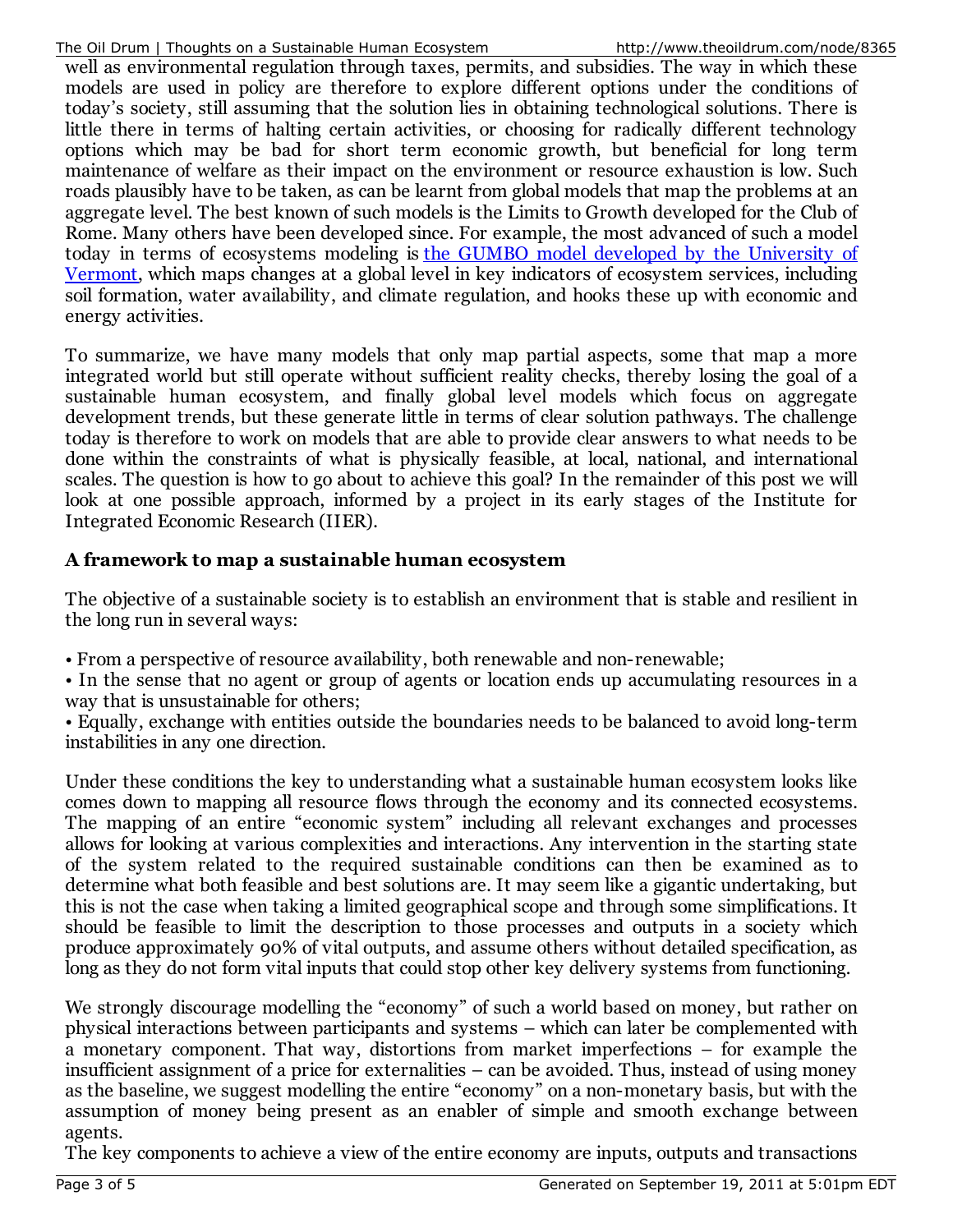#### The Oil Drum | Thoughts on a Sustainable Human Ecosystem http://www.theoildrum.com/node/8365

which get shifted between physical entities (sub-locations) and agents in the model. Transactions can be processes, services or other exchanges (trade). The outputs and inputs can end up as infrastructure, in usable or non-usable resource stocks, or as pollution in connected ecosystems. The flow that these components create should be built in a way to allow for "imperfection", as humans make errors and natural events can result in resource losses. This both in the availability of inputs (for example sunlight, wind, water), but also in the process stages, where human error and excess waste are rather the norm than the exception.

More details on each of these components can be found in the 9-page overview project [document](http://www.theoildrum.com/files/EST - Economic modeling project outline.pdf).



*Figure 1 – broad overview of model components*

The modelling of these components based on a given system such as a city, region, or country, allows for tracing all type of flows and stocks within the human ecosystem. We can then see what happens if one stock becomes depleted or when pollution accumulates.

To get a grasp for the level of wealth and required changes are to achieve a sustainable human ecosystem, we need to adapt the model to be able to work with different degrees of cycling as one key condition. In a 0% scenario, no cycling takes place and all waste and losses of the processes go into sinks. In a 100% cycling situation, the society is not allowed to lose more resources and energy than can be harnessed or cycled. This provides a tool to map the road towards a sustainable human ecosystem, which is more important than knowing what such a society plausibly looks like, as the goal is to derive insights in what steps need to be taken. In most cases, the final reality of such a newly created ecosystem is not one of full cycling. Some inputs – like fossil fuels – might still be present for extended periods and thus used, and in many cases full cycling cannot be reached because of thermodynamic limitations.

## **The challenges to modelling**

The framework above should allow for understanding the present reality that underlies the chosen geographic "economic system", what a sustainable version of that system would like, and what a plausible road towards that sustainable system would be. The key challenge is to properly catch the boundary conditions of the model, and within these conditions understand what the essential variables and their interrelations are, as to resemble the real world as best as possible without introducing too much complexity. We think that with today's knowledge this can be done, but acknowledge that there are still many uncertainties that will remain despite best efforts. Therefore, our intent is to take an open source approach to the modelling, so that remaining